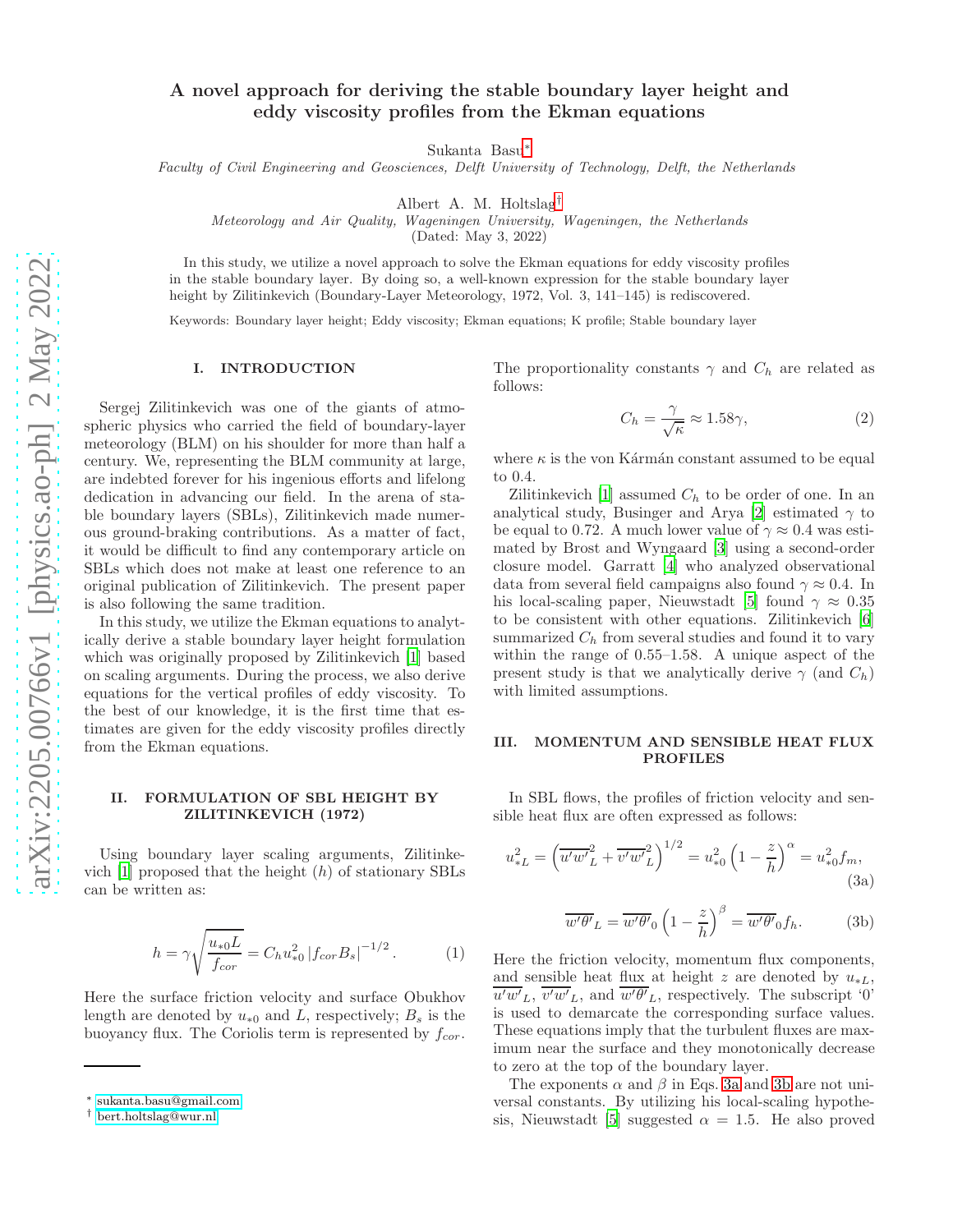that  $\beta$  should be equal to 1 under the assumptions of horizontal homogeneity and stationarity. In contrast, based on observational data from the well-known Min-nesota field campaign [\[7](#page-5-6)], Sorbjan [\[8\]](#page-5-7) estimated  $\alpha = 2$ , and  $\beta = 3$  for evolving SBLs. In another observational study, Lenschow et al. [\[9\]](#page-5-8) considered the additional effects of radiational cooling and found the optimal  $\alpha$  and  $\beta$  to be equal to 1.75 and 1.5, respectively.

Using the definition of Obukhov length [\[10](#page-5-9)] in conjunction with Eqs. [3a](#page-0-2) and [3b,](#page-0-3) we get:

<span id="page-1-13"></span>
$$
\Lambda = L \frac{f_m^{3/2}}{f_h},\tag{4}
$$

where  $\Lambda$  is the so-called local Obukhov length at height z.

The first and second derivatives of  $f_m$  function in Eq. [3a](#page-0-2) can be written as:

$$
f'_m = -\frac{\alpha}{h} \left( 1 - \frac{z}{h} \right)^{\alpha - 1},\tag{5a}
$$

<span id="page-1-11"></span>
$$
f_m'' = \frac{\alpha \left(\alpha - 1\right)}{h^2} \left(1 - \frac{z}{h}\right)^{\alpha - 2}.
$$
 (5b)

We will make use of these derivatives in a latter section.

### IV. EDDY VISCOSITY PROFILE IN THE EKMAN LAYER

According to the K-theory, based on the celebrated hypothesis of Boussinesq in 1877, turbulent fluxes can be approximated as products of the eddy exchange coefficients and the mean gradients [\[11\]](#page-5-10).

<span id="page-1-2"></span>
$$
\overline{u'w'}_L = -K_M \frac{\partial \overline{u}}{\partial z},\tag{6a}
$$

<span id="page-1-3"></span>
$$
\overline{v'w'}_L = -K_M \frac{\partial \overline{v}}{\partial z}.
$$
 (6b)

Here  $K_M$  is the so-called eddy viscosity coefficient. Based on these equations, we can write:

<span id="page-1-12"></span>
$$
u_{*L}^2 = \left(\overline{u'w'}_L^2 + \overline{v'w'}_L^2\right)^{1/2} = K_M S,\tag{7}
$$

where S is the magnitude of wind speed shear.

For boundary layer flows over homogeneous and flat terrain, under steady-state conditions, the averaged equations of motions can be simplified as follows [\[12](#page-5-11), [13\]](#page-5-12):

<span id="page-1-1"></span><span id="page-1-0"></span>
$$
f_{cor}(\overline{v} - v_G) = \frac{\partial \left(\overline{u'w'}_L\right)}{\partial z},\tag{8a}
$$

$$
f_{cor}(\overline{u} - u_G) = -\frac{\partial (\overline{v'w'}_L)}{\partial z}.
$$
 (8b)  
The velocity components in x and y directions are repre-

sented as  $\overline{u}$  and  $\overline{v}$ , respectively. Similarly, the geostrophic velocity components are denoted by  $u_G$  and  $v_G$ . In the literature, these equations are commonly known as the Ekman layer equations [\[13,](#page-5-12) [14\]](#page-5-13).

In a landmark paper, Ekman [\[15\]](#page-5-14) first analytically solved Eqs. [8a](#page-1-0) and [8b](#page-1-1) with the assumption of constant eddy viscosity  $(K_M)$  in conjunction with appropriate boundary conditions. Over the years, a few more closed form analytical solutions of the Ekman equations have been reported in the literature [e.g., [13,](#page-5-12) [14,](#page-5-13) [16](#page-5-15)[–18\]](#page-5-16). In all these papers, simplified profiles of  $K_M$  were always assumed. In this paper, we take a radically different approach. We only assume that Eq. [3a](#page-0-2) is valid and then deduce  $K_M$  profile from the Ekman equations as shown below.

For barotropic condition, the Ekman equations can be re-written as:

$$
f_{cor}\frac{\partial \overline{v}}{\partial z} = \frac{\partial^2 \left(\overline{u'w'}_L\right)}{\partial z^2},\tag{9a}
$$

$$
f_{cor}\frac{\partial \overline{u}}{\partial z} = -\frac{\partial^2 (\overline{v'w'}_L)}{\partial z^2}.
$$
 (9b)

Next, by utilizing Eqs. [6a](#page-1-2) and [6b,](#page-1-3) these equations are transformed as follows:

<span id="page-1-4"></span>
$$
-f_{cor}\frac{\overline{v'w'}_L}{K_M} = \frac{\partial^2\left(\overline{u'w'}_L\right)}{\partial z^2},\tag{10a}
$$

<span id="page-1-5"></span>
$$
-f_{cor}\frac{\overline{u'w'}_L}{K_M} = -\frac{\partial^2(\overline{v'w'}_L)}{\partial z^2}.
$$
 (10b)

Dividing Eq. [10a](#page-1-4) by Eq. [10b](#page-1-5) and rearranging we arrive at:

<span id="page-1-8"></span>
$$
\overline{u'w'}_L \frac{\partial^2 (\overline{u'w'}_L)}{\partial z^2} + \overline{v'w'}_L \frac{\partial^2 (\overline{v'w'}_L)}{\partial z^2} = 0.
$$
 (11)

The momentum flux components can be decomposed in terms of local friction velocity as follows:

<span id="page-1-6"></span>
$$
\overline{u'w'}_L = -u_{*L}^2 \cos(\delta), \qquad (12a)
$$

<span id="page-1-7"></span>
$$
\overline{v'w'}_L = u_{*L}^2 \sin(\delta).
$$
 (12b)

Here  $\delta$  is the angle between the flux vector and the xaxis. By plugging Eq. [3a](#page-0-2) in Eqs. [12a](#page-1-6) and [12b,](#page-1-7) we get:

<span id="page-1-9"></span>
$$
\overline{u'w'}_L = -u_{*0}^2 f_m \cos(\delta), \qquad (13a)
$$

<span id="page-1-10"></span>
$$
\overline{v'w'}_L = u_{*0}^2 f_m \sin(\delta).
$$
 (13b)

These equations can be differentiated as follows:

$$
\frac{\partial \left(\overline{u'w'}_L\right)}{\partial z} = -u_{*0}^2 \left[f'_m \cos(\delta) - f_m \delta' \sin(\delta)\right],\qquad(14a)
$$

$$
\frac{\partial \left(\overline{v'w'}_L\right)}{\partial z} = u_{*0}^2 \left[f'_m \sin(\delta) + f_m \delta' \cos(\delta)\right].\tag{14b}
$$

After differentiating one more time we arrive at: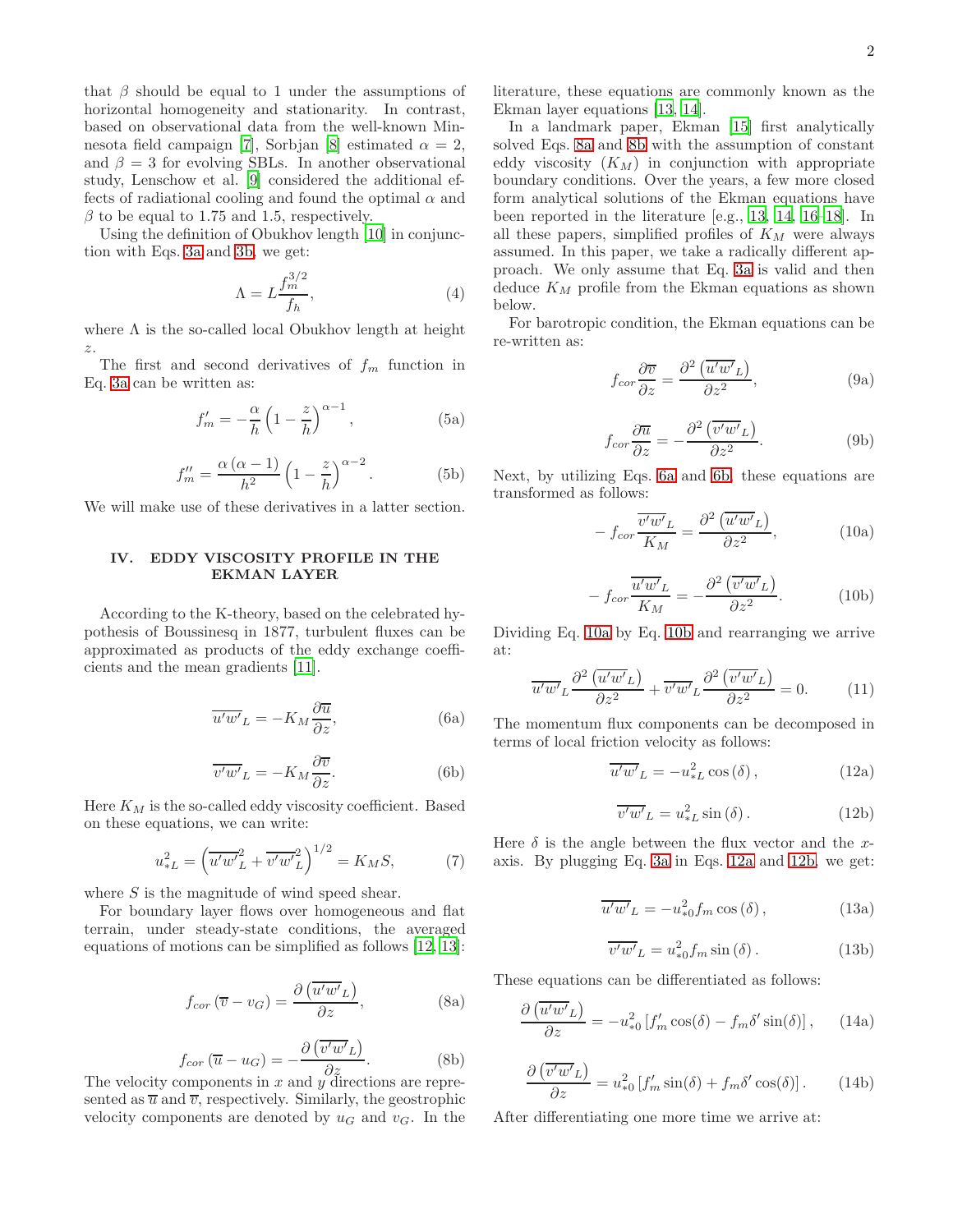<span id="page-2-0"></span>
$$
\frac{\partial^2}{\partial z^2} \left( \overline{u'w'}_L \right) = -u_{*0}^2 \left[ f_m'' \cos(\delta) - 2f_m' \delta' \sin(\delta) - f_m \delta'' \sin(\delta) - f_m \delta'^2 \cos(\delta) \right],\tag{15a}
$$

<span id="page-2-1"></span>
$$
\frac{\partial^2 \left( \overline{v'w'}_L \right)}{\partial z^2} = u_{*0}^2 \left[ f_m'' \sin(\delta) + 2 f_m' \delta' \cos(\delta) + f_m \delta'' \cos(\delta) - f_m \delta'^2 \sin(\delta) \right]. \tag{15b}
$$

By combining Eqs. [11,](#page-1-8) [13a,](#page-1-9) [13b,](#page-1-10) [15a,](#page-2-0) [15b,](#page-2-1) and simplifying we get:

$$
f_m f_m'' \cos^2(\delta) - 2f_m f_m' \delta' \sin(\delta) \cos(\delta) - f_m^2 \delta'' \sin(\delta) \cos(\delta) - f_m^2 \delta'^2 \cos^2(\delta) +
$$
  

$$
f_m f_m'' \sin^2(\delta) + 2f_m f_m' \delta' \sin(\delta) \cos(\delta) + f_m^2 \delta'' \sin(\delta) \cos(\delta) - f_m^2 \delta'^2 \sin^2(\delta) = 0. \quad (16)
$$

find:

 $\overline{\Gamma}$ 

Further simplification leads to:

$$
f_m f_m'' - f_m^2 \delta'^2 = 0.
$$
 (17)

Thus,

<span id="page-2-2"></span>
$$
\delta' = \sqrt{\frac{f_m''}{f_m}}.\tag{18}
$$

Substituting  $f_m$  and  $f''_m$  from Eqs. [3a](#page-0-2) and [5b](#page-1-11) in [18,](#page-2-2) we

<span id="page-2-4"></span> $\delta'' = \frac{\sqrt{\alpha (\alpha - 1)}}{12}$  $\frac{(\alpha-1)}{h^2}\left(1-\frac{z}{h}\right)$ h  $\bigg\}^{-2}$  $(20)$ 

 $\left(1-\frac{z}{h}\right)$ 

h  $\big)^{-1}$ 

<span id="page-2-3"></span> $\delta' = \left(\frac{\sqrt{\alpha\left(\alpha-1\right)}}{1}\right)$ h

Now, we can directly estimate the  $K_M$  profile from Eqs. [10a,](#page-1-4) [13b,](#page-1-10) [15a,](#page-2-0) [19,](#page-2-3) and [20:](#page-2-4)

$$
K_M = -\frac{f_{cor}\overline{v'w'}_L}{\partial^2(\overline{u'w'}_L)/\partial z^2},\tag{21a}
$$

$$
= +\frac{f_{cor}f_m\sin(\delta)}{f_m''\cos(\delta) - 2f_m'\delta'\sin(\delta) - f_m\delta''\sin(\delta) - f_m\delta'^2\cos(\delta)},
$$
\n(21b)

The second derivative of  $\delta$  is:

$$
=\frac{f_{cor}h^2}{(2\alpha-1)\sqrt{\alpha(\alpha-1)}}\left(1-\frac{z}{h}\right)^2.
$$
\n(21c)

We would like to emphasize that this formulation of  $K_M$ is derived directly from the Ekman equations with very limited assumptions. To the best of our knowledge, a similar formulation and derivation have not been reported in the literature.

Similar to other Ekman layer findings, Eq. [21](#page-2-5) is only valid in the outer layer. It does not represent surface layer conditions. In the literature, various patching and asymptotic matching approaches [e.g., [13,](#page-5-12) [19](#page-5-17)[–21\]](#page-5-18) have been proposed to combine outer layer and inner layer (i.e., surface layer) solutions. A nice overview was given by [\[22\]](#page-5-19). In Sects. VI and VII, we utilize an unorthodox strategy.

## V. CONVENTIONAL K-PROFILE APPROACH

One of the most widely used first-order formulation for  $K_M$  is the K-profile approach [\[23\]](#page-5-20). O'Brien [\[24\]](#page-5-21) was one of the first researchers to propose a K-profile which portrays desirable surface layer behavior, attains a maximum value within the planetary boundary layer (PBL), and decreases to a background diffusion level above the PBL. Based on a second-order closure model, Brost and Wyngaard [\[3\]](#page-5-2) proposed a different K-profile formulation for stably stratified flows:

<span id="page-2-6"></span>
$$
K_M = \frac{(\kappa z u_{*0})}{\phi_M} \left(1 - \frac{z}{h}\right)^p.
$$
 (22)

Here  $\phi_M$  is a type of non-dimensional velocity gradient, defined later. The exponent  $p$  is a-priori not known. For neutrally stratified flows in the surface layer, Eq. [22](#page-2-6) reduces to  $K_M = \kappa z u_*$ ; this equation is in complete agreement with the well-established logarithmic law of the wall. Furthermore, for stably stratified surface layers, one can deduce a stability-corrected logarithmic law of the wall [e.g., [25\]](#page-5-22) from Eq. [22.](#page-2-6)

The K-profile approach was modified by several re-

<span id="page-2-5"></span>. (19)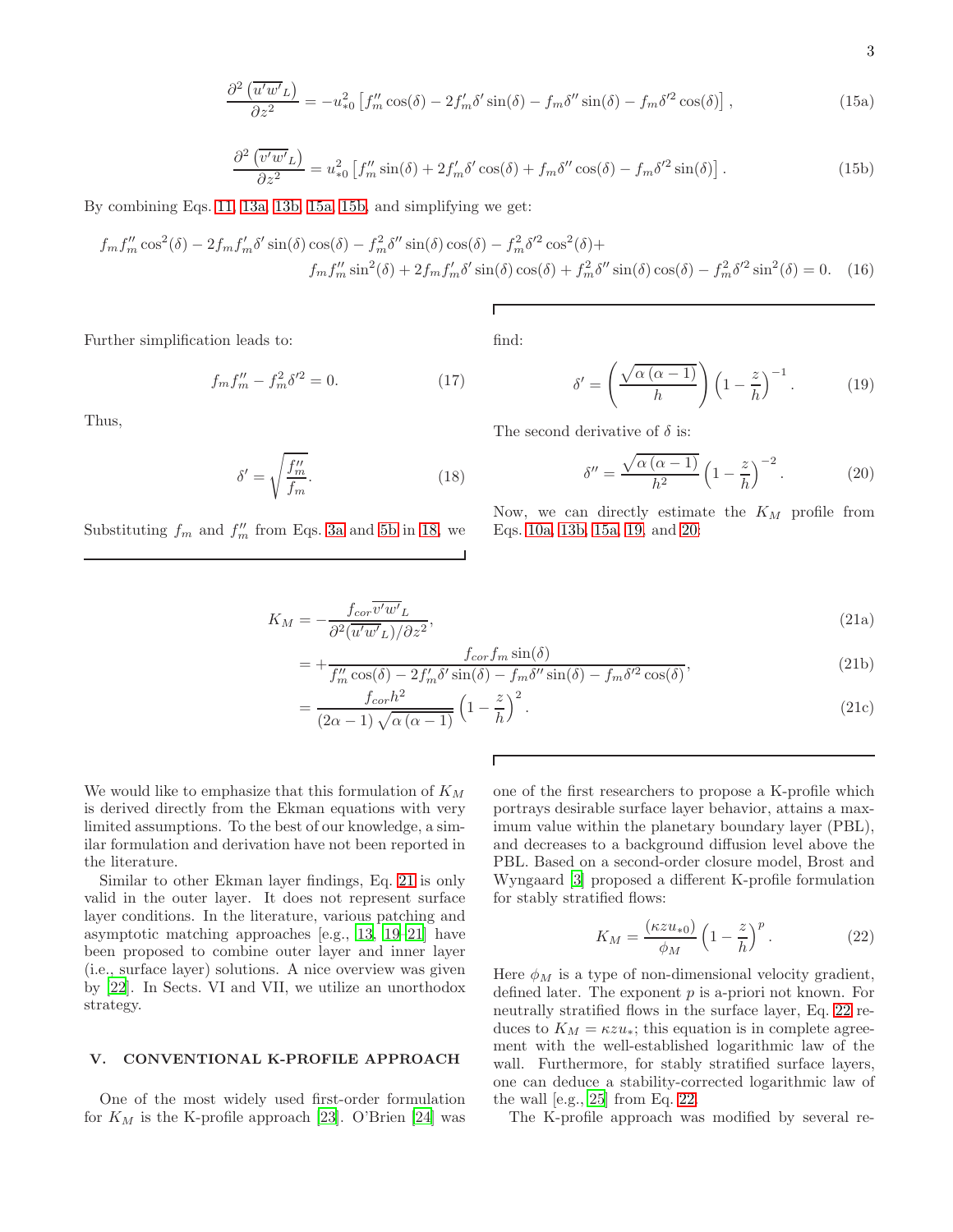searchers [\[26](#page-5-23)[–31\]](#page-5-24) for its application in the unstable regime. They included a counter-gradient term to include the effects of large-scale eddies on local fluxes. They also considered entrainment fluxes at the top of the PBL.

In the context of numerical stability, the K-profile approach is quite robust [\[32\]](#page-5-25). Thus, it is not surprising that it is widely used in numerical weather prediction models. As a matter of fact, the default PBL scheme (called the YSU scheme) of the popular Weather Research and Forecasting (WRF) model uses the K-profile approach for both unstable and stable conditions.

In spite of its wide usage, Eq. [22](#page-2-6) suffers from two limitations. First, there is uncertainty in the value of the exponent  $p$ . Brost and Wyngaard [\[3\]](#page-5-2) found  $p$  to be equal to 1.5 based on their simulations. On the other hand, based on field campaign data from Minnesota, Sor-bjan [\[33\]](#page-5-26) found  $p = 1$ . In the absence of reliable field observations Troen and Mahrt [\[31\]](#page-5-24) used an integer value of  $p = 2$ . The local scaling hypothesis by Nieuwstadt [\[5](#page-5-4)] also leads to  $p = 2$ . In the present study, we estimate p analytically.

The other limitation is related to the parameterization of  $\phi_M$ . The K-profile formulation uses the following normalized velocity gradient:

$$
\phi_M = \left(\frac{\kappa z S}{u_{*0}}\right). \tag{23a}
$$

Please note that in this equation surface friction velocity  $(u_{*0})$  is used. However, in contrast to well-known surface layer formulations,  $z$  is not limited to the depth of the surface layer. Instead, z ranges from the surface to the top of the boundary layer.  $\phi_M$  is commonly parameterized as:

$$
\phi_M = 1 + c\left(\frac{z}{L}\right) = 1 + c\left(\frac{z}{h}\right)\left(\frac{h}{L}\right),\tag{23b}
$$

where  $c$  is a constant and often assumed equal to 5. In the surface layer, for  $z/L < 1$ , numerous studies documented the validity of this equation. However, its applicability for the outer layer (i.e., above surface layer) is questionable. Furthermore, this equation (incorrectly) implies that the logarithmic law of the wall applies to the entire boundary layer for neutral condition (i.e.,  $h/L = 0$ ).

#### VI. ALTERNATIVE K-PROFILE APPROACHES

In this section, we derive two competing K-profile formulations. Both the formulations are valid for the entire SBL (i.e., including the surface layer and the outer layer).

#### A. Option 1

Multiplying both sides of Eq. [7](#page-1-12) by  $(\kappa z/u_{*0})$ , we get:

$$
\left(\frac{\kappa z}{u_{*0}}\right)u_{*L}^2 = K_M\left(\frac{\kappa zS}{u_{*0}}\right),\tag{24a}
$$

By using Eq. [3a,](#page-0-2) we deduce:

$$
(\kappa z u_{*0}) f_m = K_M \phi_M. \tag{24b}
$$

Thus,

<span id="page-3-0"></span>
$$
K_M = \frac{(\kappa z u_{*0}) f_m}{\phi_M} = \frac{(\kappa z u_{*0})}{\phi_M} \left(1 - \frac{z}{h}\right)^\alpha.
$$
 (24c)

This equation is identical to the one proposed by Brost and Wyngaard [\[3](#page-5-2)] based on second-order modeling. Ex-cept, in case of Eq. [24c,](#page-3-0) the exponent  $\alpha$  is the same as in Eq. [3a.](#page-0-2)

## B. Option 2

An alternate expression for  $K_M$  profile can be found by multiplying Eq. [7](#page-1-12) by  $(\kappa z/u_{*L})$ :

$$
\left(\frac{\kappa z}{u_{*L}}\right)u_{*L}^2 = K_M\left(\frac{\kappa zS}{u_{*L}}\right),\tag{25a}
$$

or,

$$
(\kappa z u_{*L}) = K_M \phi_{ML}.
$$
\n(25b)

By using Eq. [3a,](#page-0-2) we get:

$$
(\kappa z u_{*0}) f_m^{1/2} = K_M \phi_{ML}, \qquad (25c)
$$

Hence,

<span id="page-3-2"></span>
$$
K_M = \frac{(\kappa z u_{*0}) f_m^{1/2}}{\phi_{ML}} = \frac{(\kappa z u_{*0})}{\phi_{ML}} \left(1 - \frac{z}{h}\right)^{\alpha/2}.
$$
 (25d)

In these equations,  $\phi_{ML}(=\kappa zS/u_{*L})$  is a local nondimensional velocity gradient as it utilizes local friction velocity  $(u_{*L})$  from height z. It is straightforward to show that:

<span id="page-3-1"></span>
$$
\phi_M = \phi_{ML} f_m^{1/2}.\tag{26}
$$

Equation [26](#page-3-1) implies that  $\phi_M$  decreases more strongly with height than  $\phi_{ML}$ . Several past simulation studies [e.g., [34](#page-5-27)[–36](#page-5-28)] found the following parameterization for  $\phi_{ML}$ :

$$
\phi_{ML} = 1 + c_L \left(\frac{z}{\Lambda}\right). \tag{27}
$$

In those studies,  $c<sub>L</sub>$  was found to be between 3 and 5. By regression analysis of field observations, Mahrt and Vickers [\[37\]](#page-5-29) found  $c_L = 3.7$ . Here, we assume  $c_L = 4$ .

## VII. MATCHING OF  $K_M$  PROFILES IN THE OUTER LAYER

Thus far, we have derived 3 different K-profiles. Note that Eq. [21](#page-2-5) is only valid in the outer layer. In contrast, Eqs. [24c](#page-3-0) and [25d](#page-3-2) are valid in the entire SBL. In the following sub-sections, we match these  $K_M$  profiles for the outer layer when  $z/L \gg 1$  and  $z/\Lambda \gg 1$ .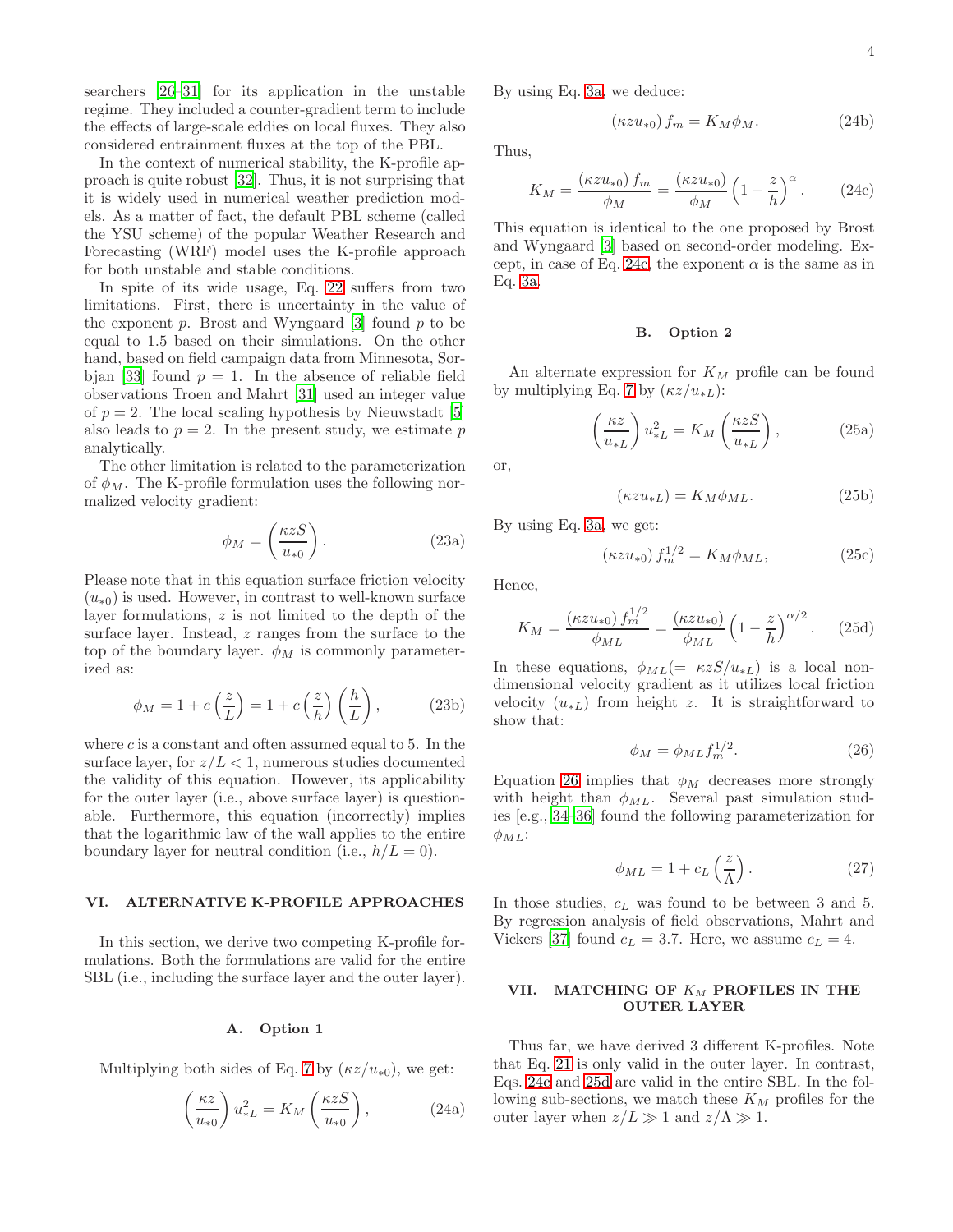## A. Option 1

In the outer layer, for  $z/L \gg 1$ , Eq. [24c](#page-3-0) simplifies to:

$$
K_M = \frac{\left(\kappa z u_{*0}\right) f_m}{c\left(\frac{z}{L}\right)},\tag{28a}
$$

$$
= \left(\frac{\kappa}{c}\right) \left(u_{*0}L\right) f_m, \tag{28b}
$$

$$
= \left(\frac{\kappa}{c}\right) \left(u_{*0}L\right) \left(1 - \frac{z}{h}\right)^{\alpha}.
$$
 (28c)

If we assume  $\alpha = 2$ , then we get:

$$
K_M = \left(\frac{\kappa}{c}\right) (u_{*0}L) \left(1 - \frac{z}{h}\right)^2.
$$
 (29)

By directly matching this equation with Eq. [21](#page-2-5) we arrive at:

$$
\frac{f_{cor}h^2}{(2\alpha - 1)\sqrt{\alpha(\alpha - 1)}} = \left(\frac{\kappa}{c}\right)(u_{*0}L). \tag{30}
$$

Further simplification leads to the SBL height parameterization of Zilitinkevich [\[1\]](#page-5-0):

$$
h = \gamma_1 \sqrt{\frac{u_{*0}L}{f_{cor}}},\tag{31a}
$$

where

$$
\gamma_1 = \sqrt{3\sqrt{2}\left(\frac{\kappa}{c}\right)}.\tag{31b}
$$

For  $c = 5$ , we have:  $\gamma_1 = 0.583$ .

#### B. Option 2

Similar to option 1, in the outer layer, for  $z/\Lambda \gg 1$ , Eq. [25d](#page-3-2) simplifies to:

$$
K_M = \frac{(\kappa z u_{*0}) f_m^{1/2}}{c_L \left(\frac{z}{\Lambda}\right)},\tag{32a}
$$

$$
= \left(\frac{\kappa}{c_L}\right) (u_{*0}\Lambda) f_m^{1/2}, \tag{32b}
$$

$$
= \left(\frac{\kappa}{c_L}\right) \left(\frac{u_{*0} L f_m^2}{f_h}\right). \tag{32c}
$$

In this derivation, we used Eq. [4](#page-1-13) in the conversion of  $\Lambda$ to L. If we assume  $\alpha = 3/2$  and  $\beta = 1$ , we get:

$$
K_M = \left(\frac{\kappa}{c_L}\right) (u_{*0}L) \left(1 - \frac{z}{h}\right)^2.
$$
 (33)

Comparing this equation with Eq. [21,](#page-2-5) we arrive at:

$$
h = \gamma_2 \sqrt{\frac{u_{*0}L}{f_{cor}}},\tag{34a}
$$

where

$$
\gamma_2 = \sqrt{\sqrt{3} \left( \frac{\kappa}{c_L} \right)}.
$$
\n(34b)

If  $c_L = 4$ , we get  $\gamma_2 = 0.416$ .

Interestingly, both the options 1 and 2 lead to the SBL height parameterization of Zilitinkevich [\[1\]](#page-5-0). The estimated proportionality constants,  $\gamma_1$  and  $\gamma_2$ , fall within the range of previous observation-based and simulationbased empirical values. Furthermore, based on the literature, both  $\alpha = 3/2$  and  $\alpha = 2$  are plausible in SBLs. However, using  $\phi_M = 1 + 5z/L$  for the entire SBL, as commonly done in practice, does not seem physically meaningful and is in contrast with observations [e.g., [38](#page-5-30), among many others]. From this perspective, option 2 seems to be a better option.

## VIII. CONCLUSION

Fifty years ago, Zilitinkevich [\[1](#page-5-0)] proposed a formulation for SBL height by using boundary layer scaling arguments. In this study, we derive the same formulation from an analytical approach involving the Ekman layer equations. In addition, we provide novel derivations for eddy viscosity profiles in the SBL. In our future work, we will extend our analytical approach to derive geostrophic drag laws for SBLs.

#### ACKNOWLEDGMENTS

The first author is indebted to Pouriya Alinaghi, Branko Kosović, and Arquímedes Ruiz-Columbié for useful discussions and their assistance in cross-checking the analytical derivations.